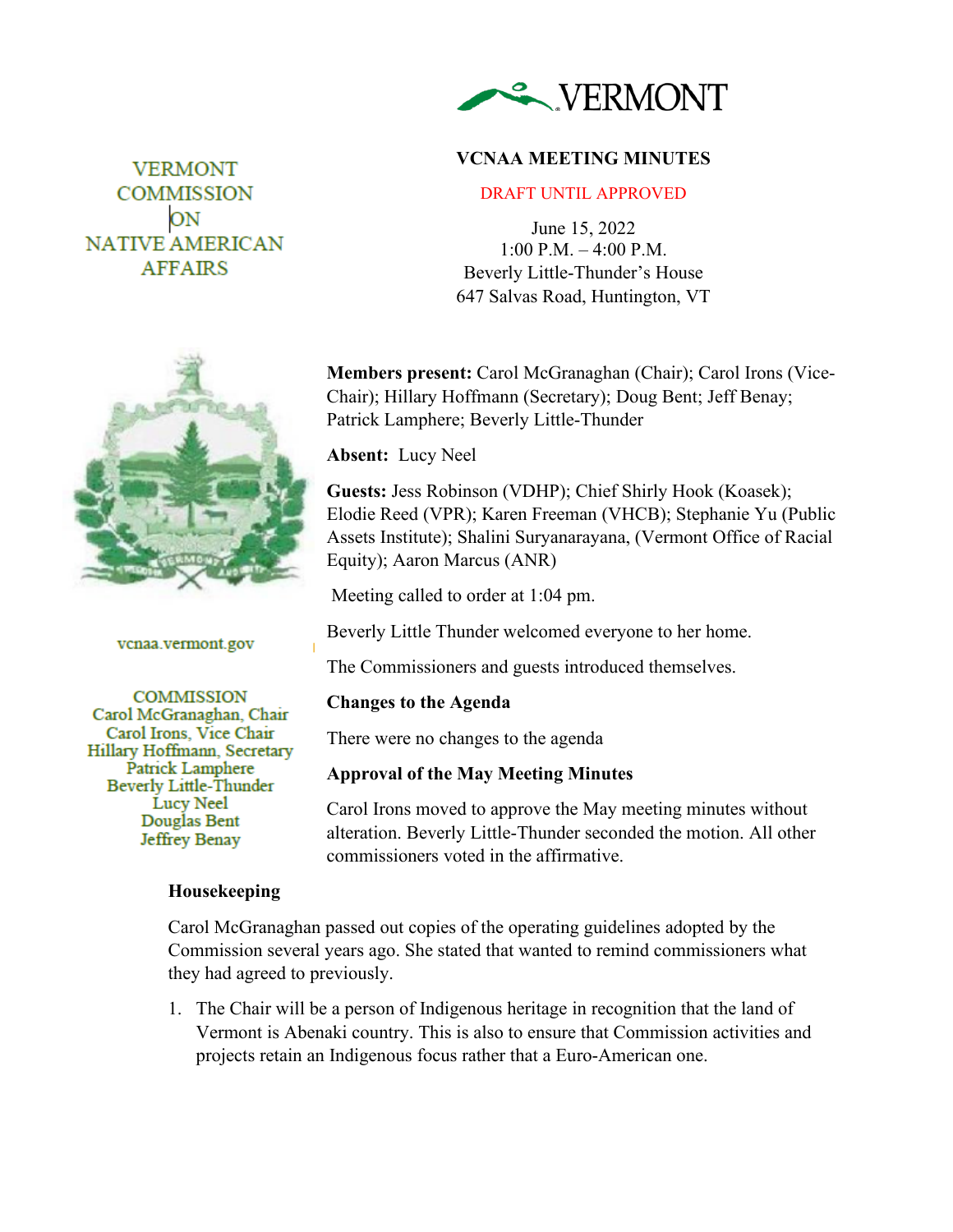- 2. The Commission will not officially endorse or support, but letter or funds, any group or project that is not specifically a Commission project in order to retain public neutrality.
- 3. It is expected that if a Commission decision is being requested that directly favors one group/affiliation/tribe, and that a Commission member is also a member of that favored group, this be recognized as a conflict of interest and the member recuse him/herself.
- 4. When possible, decisions are made following the consensus model.

### **NEW BUSINESS**

### **1. Climate Council**

Beverly Little-Thunder stated that David Plumb couldn't attend the meeting today, so she offered to summarize his presentation on his behalf. Beverly Little-Thunder stated that the Vermont Climate Council is now doing public engagement and outreach. Although there were a significant number of sub-committees within the Climate Council itself, she noted that many within the council agreed that there was little public engagement with Indigenous communities, people of color, New Americans, the poor, and others. As such, the Climate Council decided that they would go out into those communities and engage with them directly. She noted that the recommendations of the Climate Council will very likely be turned into legislation at some point. She stated that David Plumb or others in the Climate Council was interested in reaching out to the tribes directly with presentations or question and answer sessions.

Jeff Benay asked why the VCNAA wasn't the clearing house for that information, which the Commissioners could then be disseminate to the tribes. Beverly Little-Thunder stated that she thought it would be better if representatives went directly to the tribes themselves because they have the expertise, and that the goal was direct engagement. Jeff Benay then asked how the Climate Council would reach out to non-affiliated Native individuals. Beverly Little-Thunder stated that the Climate Council is willing to directly engage with them as well, but that she could use a directory of contacts to facilitate that.

The conversation then led to the process of legislative tracking, and potential legislators that could help the VCNAA with it. Shalini Suryanarayana stated that the Office of Racial Equity was developing a legislative tracker, that might perhaps be modified for their purposes. She was going to follow up later.

### **2. Letter of support for Anne/Mariella Squire**

Carol McGranaghan stated that Mariella Squire was looking for a letter of support to update her Abenaki school curriculum. Carol McGranaghan stated that because her curriculum was being utilized and disseminated by the VCNAA to individuals interested in teaching about the Abenaki in schools, it would potentially be a project that the VCNAA would endorse. Several Commissioners agreed. Carol McGranaghan then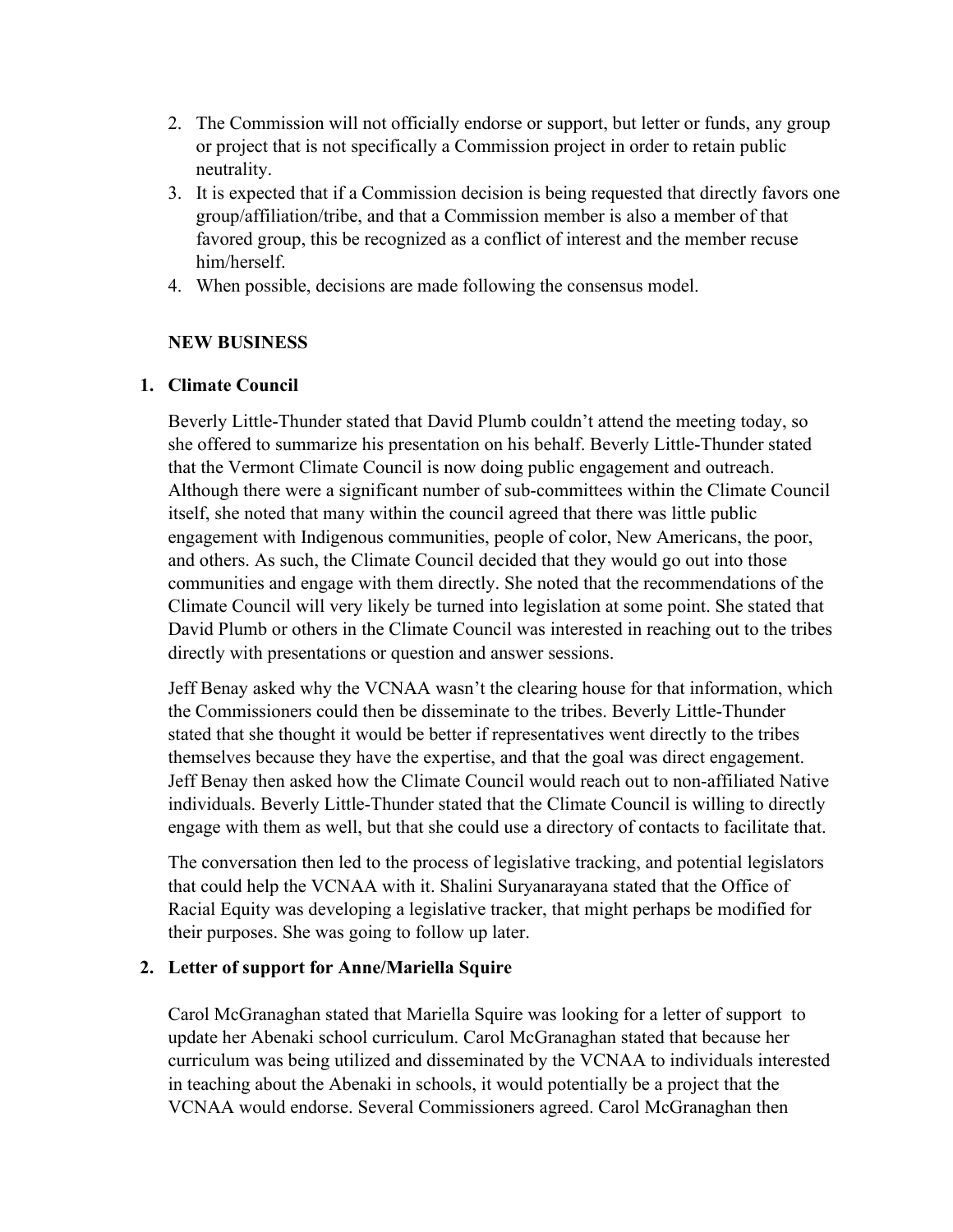circulated copies of the draft letter for the Commissioners to consider. After consideration, Beverly Little-Thunder made a motion to accept the letter and return it to Mariella Squire. Carol McGranaghan seconded the motion. All Commissioners voted in the affirmative.

#### **Break – there was a 45-minute break for a potluck lunch and conversation**

#### **NEW BUSINESS**

### **3. Discussion of content for draft letter to Dave Massell On UVM April presentation**

Carol Irons began by stating she was uncomfortable with the letter Carol McGranaghan drafted in May. She stated that if it is a Commission-drafted letter, then all of the Commissioners should be in agreement about it. She stated that the Commission acts by consensus.

Carol Irons felt that the letter unfairly characterized all of UVM with the same broad brush as the conference organizer. She also stated that while some of the attacks were personal and inappropriate, she also felt that fraudulent Abenaki claims by some are a real problem and that they were hurting the long-time, core, Abenaki community, which she termed "traditionalists". She finally stated that status and financial benefits presented opportunities for the Abenaki, but that has led some individuals to a colonial mindset.

Beverly Little Thunder then stated that while she is not Abenaki, she has discussed some of these issues with a group of Native people in Maine, New Hampshire, and Vermont, who also have issues with certain people in Vermont. She stated that people that push themselves to the front and who show up when the media is present tend to be perceived as leaders in the public eye, or as representatives of Abenaki culture. She stated that she also felt that there was misogyny being perpetrated by some in the Abenaki community. Finally, she felt that the Commission didn't need to fight this battle. She suggested that the Chiefs travel to Odanak, with tobacco, sit down and talk. She thought the content of the letter was accusatory, divisive, and echoed violence that she did not want to support.

Carol McGranaghan stated that she also, upon reflection, agreed that the letter was too broad and accusatory and that she could not support it in its current form. She now thinks that it was written in anger. She also stated that this process has led to accusations against her in public forums that profoundly disappointed and upset her. She said that she has worked tirelessly for six years for the Commission and had no agenda other than the promotion of the Abenaki community.

Doug Bent then stated that while he understands the aspiration for non-violence, he felt the conference and the Odanak made concerted, personal attacks against the Vermont Abenaki community at large; not just specific people. He stated that he felt that there had to be a defense of the Vermont Abenaki community by the VCNAA. He stated that it was completely appropriate to respond and defend the Vermont Abenaki community. In sum, he supported the first or second draft of the letter, but that the third was "ok", but too timid in his opinion.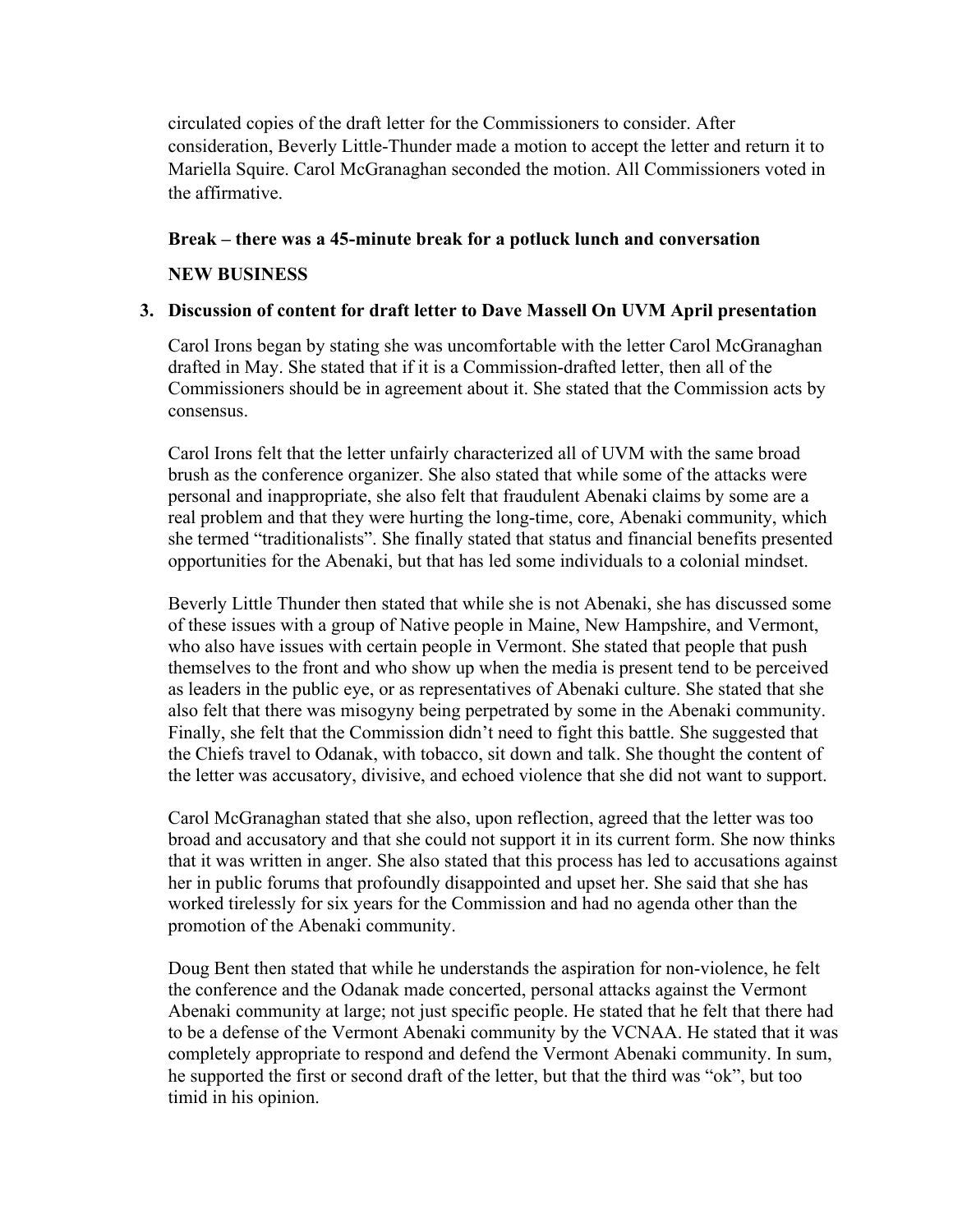Jeff Benay stated that Missisquoi Abenaki Chief Menard approached Jacques Watso at the UVM conference and asked, "What do we need to do to make this better"? Jeff Benay stated that Jacques Watso's reply was, "Let's get ready to rumble". Jeff stated that the conference then went on to level extremely personal, untrue attacks against Homer St. Francis, among others. He was shocked that they would speak ill of the dead, particularly when most of the attacks were untrue or attacked Homer St. Francis's substance abuse problem; a common ailment in Native communities.

Jeff Benay also stated that while it was not explicitly stated at the conference, or in the media since, Jacques Watso did not represent the Odanak community or the tribal council and was explicitly asked not to speak on their behalf. Jeff Benay went on to note that the Missisquoi Abenaki have had a long-term relationship with UVM, which was now in jeopardy, and that Missisquoi youth are now scared to attend because their identities are being questioned.

Jeff Benay then stated that he felt it was completely inappropriate to question any chief's legitimacy, motives, or potential standing, because they were elected by their communities. He felt that the VCNAA writing a letter defending the Vermont Abenaki community is totally appropriate and in fact what the Commission should be doing and is charged with doing. He also stated that the Commission seemed to have no problem writing a letter against the CVU librarian before, so he is not sure why the Commission cannot send one in this instance. He supported the first version of the letter and that was the one that he wanted sent.

Patrick Lamphere stated that he also felt there need to be a response by the VCNAA. The personal attacks were made without evidence, uncalled for, and needed to be called out. He stated that it didn't have to be an indictment of all of UVM, but that minimally David Massell and the history department needed to be addressed.

Hillary Hoffman stated that the Commission reflects all Native people in Vermont, including the four recognized tribes, unaffiliated Abenaki, and other Native people. She recognized that it was very hard to find a consensus among all of those constituents. She further stated that the environmental community in Vermont is aware of this issue and that the VCNAA should address it. She thought that while a letter might be appropriate, there did not have to be a time-pressure on writing it.

Beverly Little-Thunder made a motion to have the VCNAA collaboratively write a version of the letter everyone could agree with, beginning with a smaller committee composed of Beverly Little-Thunder, Doug Ben, and Patrick Lamphere. After some discussion, Hillary Hoffman seconded the motion. All commissioners voted in the affirmative, although Doug Bent did express some reluctance.

Announcements

There were no announcements